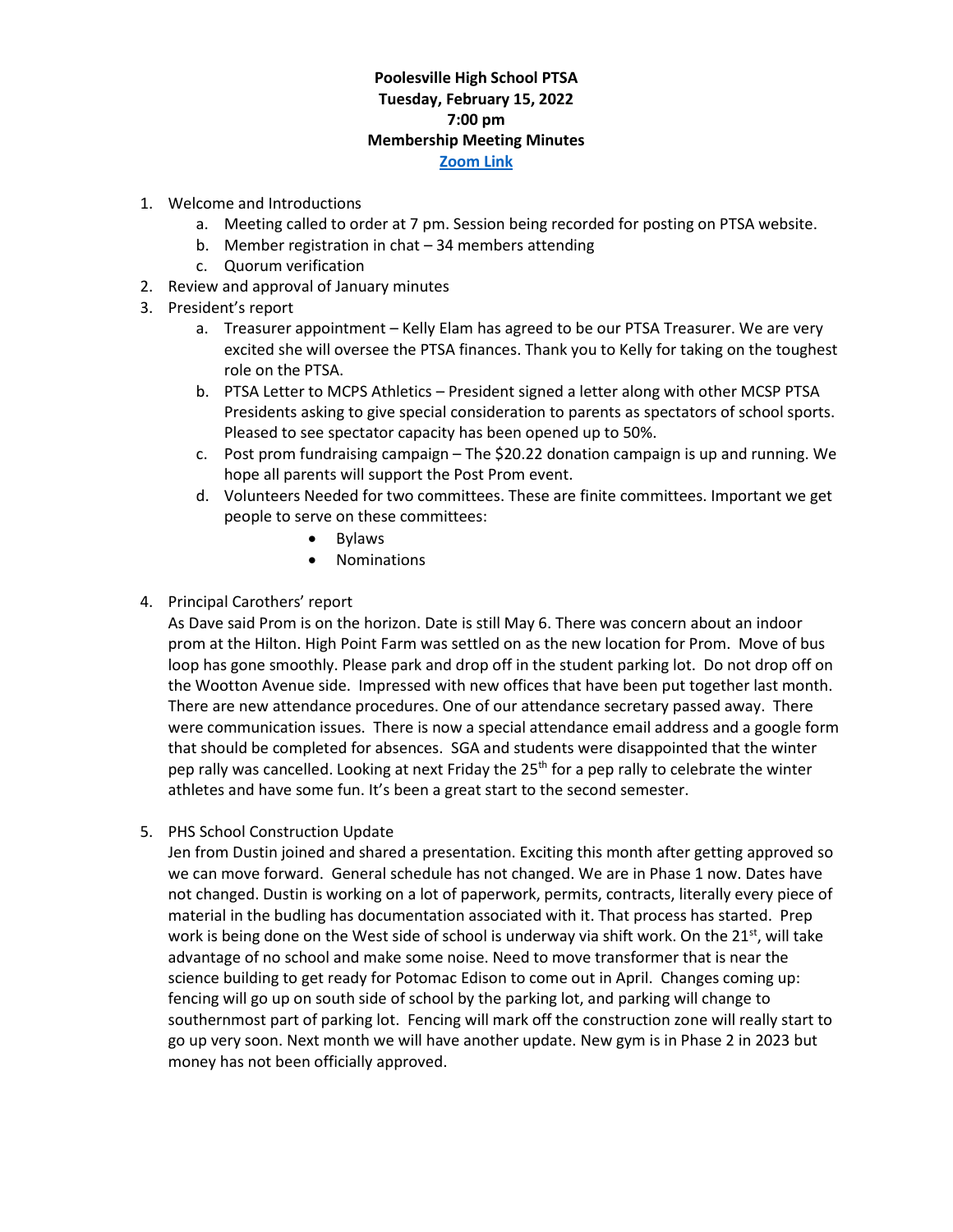6. School Security Review:

Mr. Carothers thanks for opportunity to discuss. On Fridays we give students an opportunity to share their feedback. We talk about security and wellness in Advisory. There are some learning gaps and social emotional gaps and gaps in conflict resolution. We have two separate presentations. Kids have Advisory lessons every Friday. This presentation is what was shared with students on Jan 28 after the shooting at Magruder. Gave students an opportunity to share their feelings and ask questions. Goal is to prevent emergency situations, and what to do if there is an emergency. Security goes around every day to make to make sure doors are shut. There is one monitored entry point for all visitors. We have access to officer Roberts even though the SRO program was removed. WE are lucky to have access to him. He spent a couple weeks on site. He is our community engagement officer located at the UMCVFD station. Q. Why are terms used sound like institutional words like "defend" and "lockdown"

Q: Is there security after school especially in the parking lot?

A: No, only during school, but we don't have security after school but Mark has done some supervising after school. But we do have cameras.

Q: Increase in violence in past few months? Why no consequences?

A: There are consequences we follow the MCPS code of conduct. We have only two fights all year. Students were given consequences. There are consequence for students not wearing mask properly. Consequences are confidential, it may seem they are not happening but they are. We want students to be in a productive learning environment and that is the end goal.

7. Well-being presentation:

Ms. Wilder shared a presentation on Community Well-being, conflict resolution and socialemotional. All HS are expected to have Advisory period. That time is carved out to support students for both academic support. Friday advisory is an actual lesson. Designed to be dedicated to the health of the community and knew it would be important to have these sessions. Includes relationship building and getting students to get to know each other. Advisory is an extension of  $2^{nd}$  period. We thought it would be better than homeroom. All staff are assigned to advisory classrooms. We share information, problem solve, build community. 2<sup>nd</sup> semester we needed an overt tending to student well- being. These slides will be shown to students in the upcoming Advisory period. Well-being will be discussed throughout the rest of the year. Kids are really enjoying Advisory period. It is important that kids feel they are being heard and valued.

- 8. Committee Updates:
	- a. Membership

i. sign up for[m https://forms.gle/gkLVDytE7oQooVPo9](https://forms.gle/gkLVDytE7oQooVPo9)

- b. Communications
- c. Fundraising
- d. Post-prom Cheryl is coordinator. We are kicking off the \$20.22 donation campaign. Would love to have every family at PHS donate to help fund the Post-prom. Every family can help to make this happen. We need prizes! We have raffles throughout the night, and we have an Amazon wish list for prizes. Can be shipped to us from Amazon. Details are shaping up. We need students to get involved! Post prom starts Friday May 6 and runs until 5 am Sat morning. We need parent volunteers to help with the event as well.
- e. Staff appreciation Staff is very appreciative of the staff appreciation events and all of the donations.